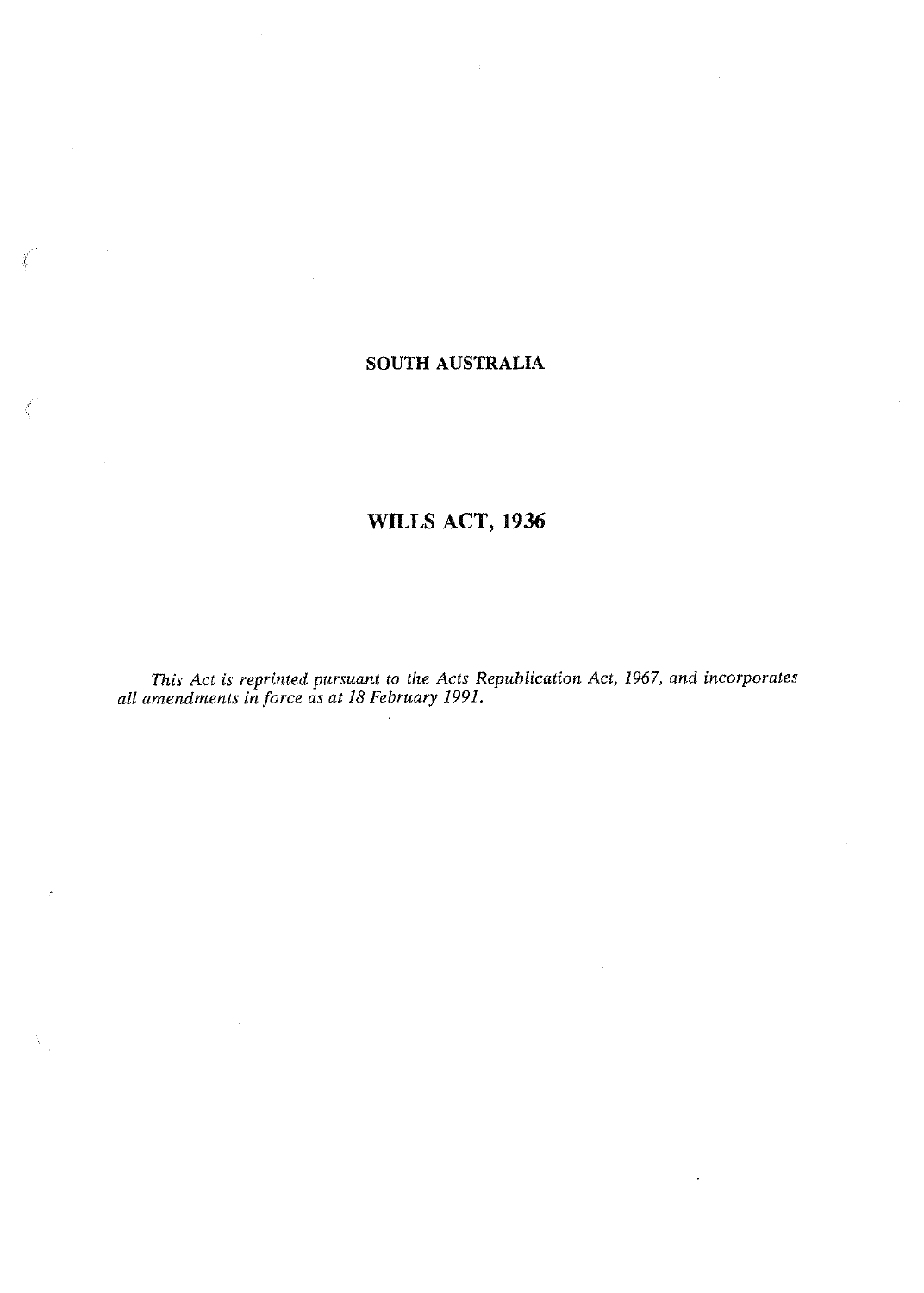# **Wills Act, 1936**

# **SUMMARY OF PROVISIONS**

PART I

#### PRELIMINARY

Section Short title

1. 3. Interpretation and application of Act

#### PART I1

#### THE MAKING. ALTERATION, REVOCATION. REVIVAL, ETC.. OF WILLS

#### *Properry which nay be disposed of by Will*

AII property may be disposed of by will  $4<sup>2</sup>$ 

#### *Testamentary capacity*

No will of person under 18 valid  $5.$ 

#### *Execution and attestation of wills*

- Requirements as to writing and execution of will
- 
- $\begin{array}{c} 8, \\ 9, \\ 10. \end{array}$
- Will of person on active service<br>Validity of will
- 
- Wills made out of the State to be admitted if made according to the law of the place where made, etc.
- $\frac{11}{12}$ .<br> $\frac{13}{14}$ . Wills made in the State to be admitted if made according to local usage
- $\frac{1}{16}$ .
- 
- Will not void by incompetency of witness<br>Gifts to an attesting witness<br>Creditor attesting to be admitted a witness<br>Executor to be admitted a witness  $^{18}_{19}$
- 

#### *Revocation of wills*

- 20.
- $\overline{2}\overline{1}$ :
- Will to be revoked by marriage No will to be revoked by presumption In what case wills may be revoked  $\frac{2}{2}$ <br>23.
- Change of domicile not to invalidate will

#### *Alterationc* in *wills*

 $24.$ No alteration in a will has any effect unless executed as a wili

#### *Revival of wills*

How revoked will is to be revived  $25.$ 

#### PART 111

#### FORMAL VALIDITY OF WILLS

- 25a. Interpretation and application
- $25b$ . General rule as to formal validity
- $25c$ . Additional rules

#### PART IV

#### CONSTRUCTION OF WILLS

Nurv

- When a devise not to be rendered inoperative, etc.
- A will to speak from the death of the testator<br>What a residuary devise includes
- 
- What estates a general devise includes
- What property subject to a power of appointment a general gift includes How a devise without words of limitation is to be construed
- 
- How the words "die without issue" or "die without leaving issue" are to be construed No devise to trustees or executors, etc., operates to pass a chattel interest Trustees under an unlimited devise, etc.. to take the fee
- 
- 
- 
- 
- $\frac{36}{37}$ .
- Devises of estates tail do not lapse<br>Gifts to children or other issue who leave issue living at the testator's death do not lapse<br>Validity of certain wills<br>References to valuations made or accepted for succession duty purp  $\overline{38}$ . where appropriate, as references to valuations made by competent valuers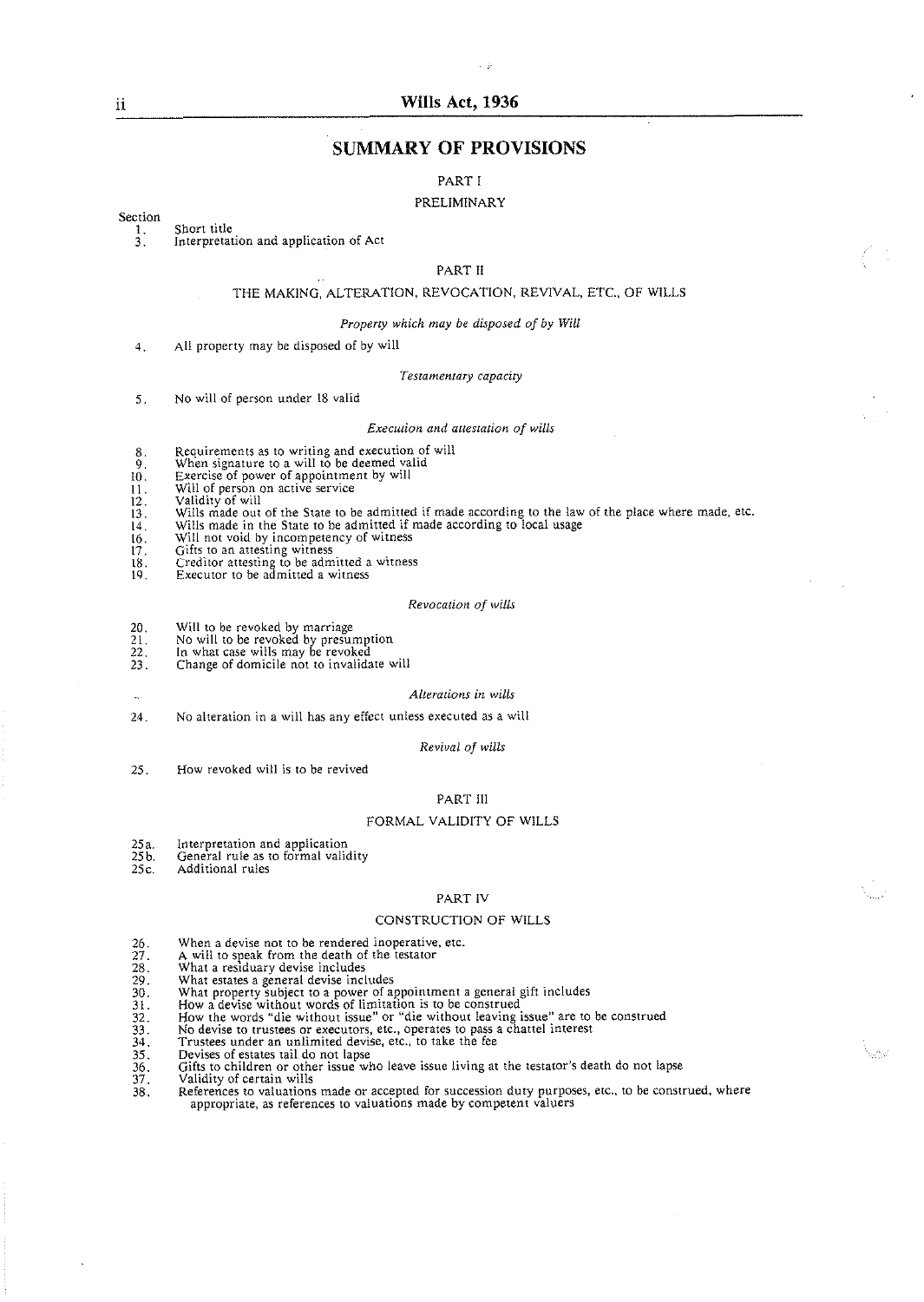# WILLS ACT, 1936

#### being

Wills Act, 1936. No. 2302 of 1936 [Assented to 5 November 1936)'

as amended by

Wills Act Amendment Act, 1940, No. 11 of 1940<br>Wills Act Amendment Act, 1966, No. 27 of 1966<br>Wills Act Amendment Act, 1969, No. 13 of 1969<br>Wills Act Amendment Act, 1972, No. 10 of 1972<br>Wills Act Amendment Act, 1975, No. 55 Wills Act Amendment Act, 1940, No. 11 of 1940 [Assented to 26 September 1940] Assented to 17 March 1966]<br>'Assented to 27 February 1969]<br>'Assented to 23 March 1972]<sup>2</sup><br>'Assented to 17 April 1975] Wills Act Amendment Act (No. 2), 1975. No. 86 of 1975 [Assented to 20 November 1975]<sup>3</sup><br>Wills Act Amendment Act, 1980, No. 34 of 1980 [Assented to 17 April 1980]<sup>4</sup> Wills Act Amendment Act (No. 2), 1975, No. 86 of 1975 [Assented to 20 November 1975]<sup>3</sup><br>Wills Act Amendment Act, 1980, No. 34 of 1980 [Assented to 17 April 1980]<sup>4</sup><br>Statute Law Revision Act (No. 2), 1990, No. 54 of 1990 [A

Note: Asterisks indicate repeal or deletion of text. For further explanation see Appendix.

#### **An Act to consolidate certain enactments relating to wills.**

The Parliament of South Australia enacts as follows:

## PART I

### PRELIMINARY

\* \* \* \* \* \* \* \* \* \* \*

#### **Short title**

**1.** This Act may be cited as the *Wills Act,* 1936.

**Interpretation and application of Act** 

**3.** (1) In this Act, unless the contrary intention appears –

"the Court" means the Supreme Court of South Australia:

"personal estate" includes leasehold estates and other chattels real and money, shares of Government and other funds, securities for money (not being real estates), debts, choses in action; rights, credits, goods, and all other property whatsoever which, prior to the coming into operation of *The Intestate Real Estates Distribution Act, 1867,* devolved by law upon the executor or administrator and any share or interest in any such personal estate:

<sup>&#</sup>x27;Came into ooeration 1 June 1937: **Gaz.** 25 March 1937. o. 644.

<sup>&</sup>lt;sup>2</sup> Came into operation 31 May 1973: Gaz. 31 May 1973, p. 2318

<sup>&#</sup>x27;came into operation 29 January 1976: **Gaz.** 29 January 1976. p. 357.

<sup>&#</sup>x27;Came into operation 1 January 1980: 5.2.

<sup>&</sup>lt;sup>5</sup> Came into operation (except Scheds. 2, 3 and 4) 22 November 1990: s. 2(1); Sched. 2 came into operation 1 August 1990: 5. 2(2): Sched. 4 came into operation 24 December 1990: **Gaz.** 6 December 1990, p. 1685; Sched. 3 came into operation 18 February 1991: **Gaz.** 10 January 1991, p. 30.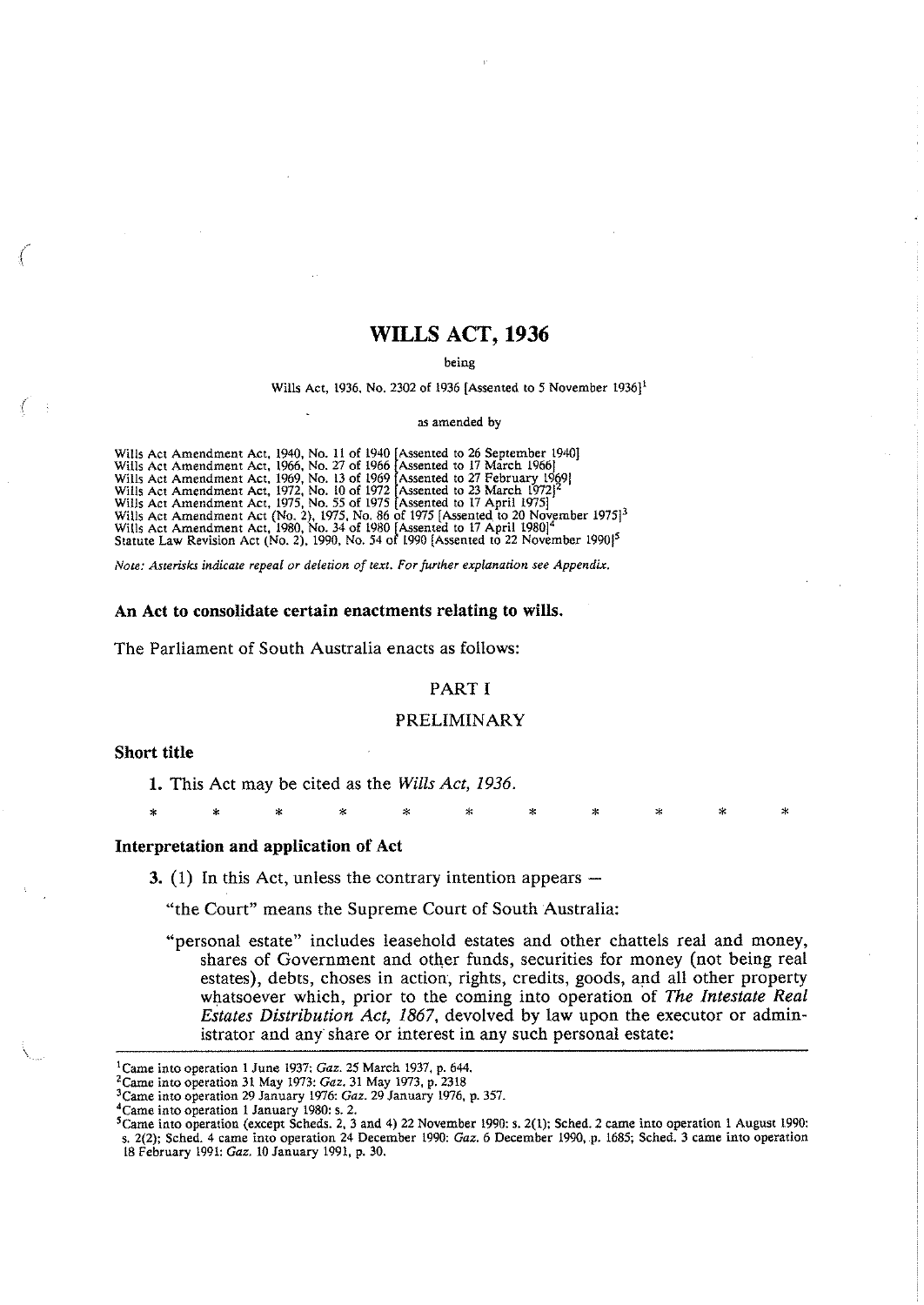"real estate" includes messuages, lands, rents, and hereditaments, whether freehold or of any other tenure, and whether corporeal, incorporeal, or personal, and any estate, right or interest (other than a chattel interest) therein:

"the Registrar" means the Registrar of Probates or a deputy Registrar of Probates:

"will" includes testament, codicil, appointment by will or by writing in the nature of a will in exercise of a power and a disposition by will and testament or devise of the custody and tuition of any child by virtue of the Imperial Act passed in the twelfth year of the reign of King Charles the Second, Chapter 24, and any other testamentary disposition.

(2) Except where this Act otherwise provides, this Act applies to every will made on or after 1 January, 1838. Every will re-executed or republished or revived by any codicil will, for the purposes of this Act, be taken to have been made at the time at which the will or codicil was so re-executed, republished or revived.

(3) This Act does not extend to any estate pur *autre vie* of any person who died before 1 January, 1838.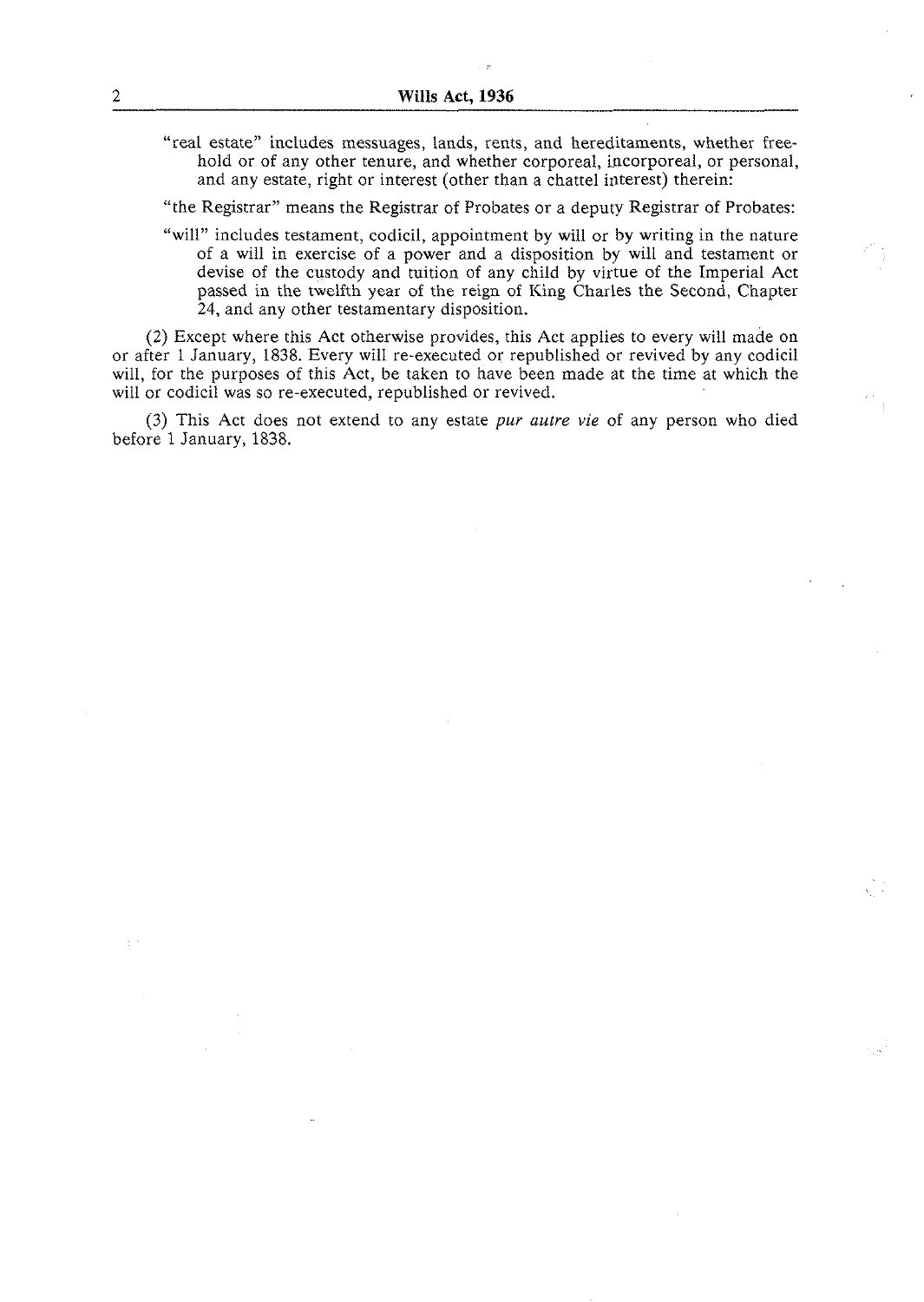# PART I1

# THE MAKING, ALTERATION, REVOCATION, REVIVAL, ETC., OF WILLS

#### *Property which may be disposed of by Will*

#### **All property may be disposed of by will**

4. (1) Every person may devise, bequeath or dispose of by his or her will, executed in the manner required by this Act, all real estate and all personal estate to which the person is entitled either at law or in equity at the time of his or her death and which if not so devised, bequeathed or disposed of would devolve upon the heir at law of the person or (if he or she became entitled by descent) of his or her ancestor or upon his or her executor or administrator.

- (2) The power given by this section extends to  $-$ 
	- *(a)* any estate *pur autre vie* whether there is or is not any special occupant of the estate and whether the estate is freehold or of any other tenure and whether it is a corporeal or incorporeal hereditament;
	- *(b)* every contingent, executory or other future interest in any real or personal estate whether the testator is or is not ascertained as the person or one of the persons in whom that interest may become vested, and whether the testator is entitled to that interest under the instrument by which it was created or under any disposition of the interest by deed or will;
	- *(c)* every right of entry for condition broken and every other right of entry;
	- *(d)* any such estate, interest, right or other real or personal estate as mentioned in this section to which the testator is entitled at the time of his or her death, notwithstanding that he or she became so entitled subsequently to the execution of his or her will.

### *Testamentary capacity*

### **No will of person under 18 valid**

5. (1) No will made by any person under the age of 18 years is valid.

(2) Subsection (1) does not apply to a will of a person who died before the date of the commencement of the *Wills Act Amendment Act, 1966,* but applies to a will of a person who dies after that date (whether the will was executed before or after that date) and sections 5, 6 and 6a of this Act, as in force immediately before the commencement of the *Wills Act Amendment Act, 1966,* continue to apply to a will of a person who died before the date of commencement of the *Wills Act Amendment Act, 1966,* as if that Act had not come into operation.

|  | $\begin{array}{ccccccccccccccccccccc} \ast & \ast & \ast & \ast & \ast & \ast & \ast & \ast & \ast & \ast & \ast & \ast \end{array}$ |  |  |  |  |
|--|--------------------------------------------------------------------------------------------------------------------------------------|--|--|--|--|
|  |                                                                                                                                      |  |  |  |  |
|  |                                                                                                                                      |  |  |  |  |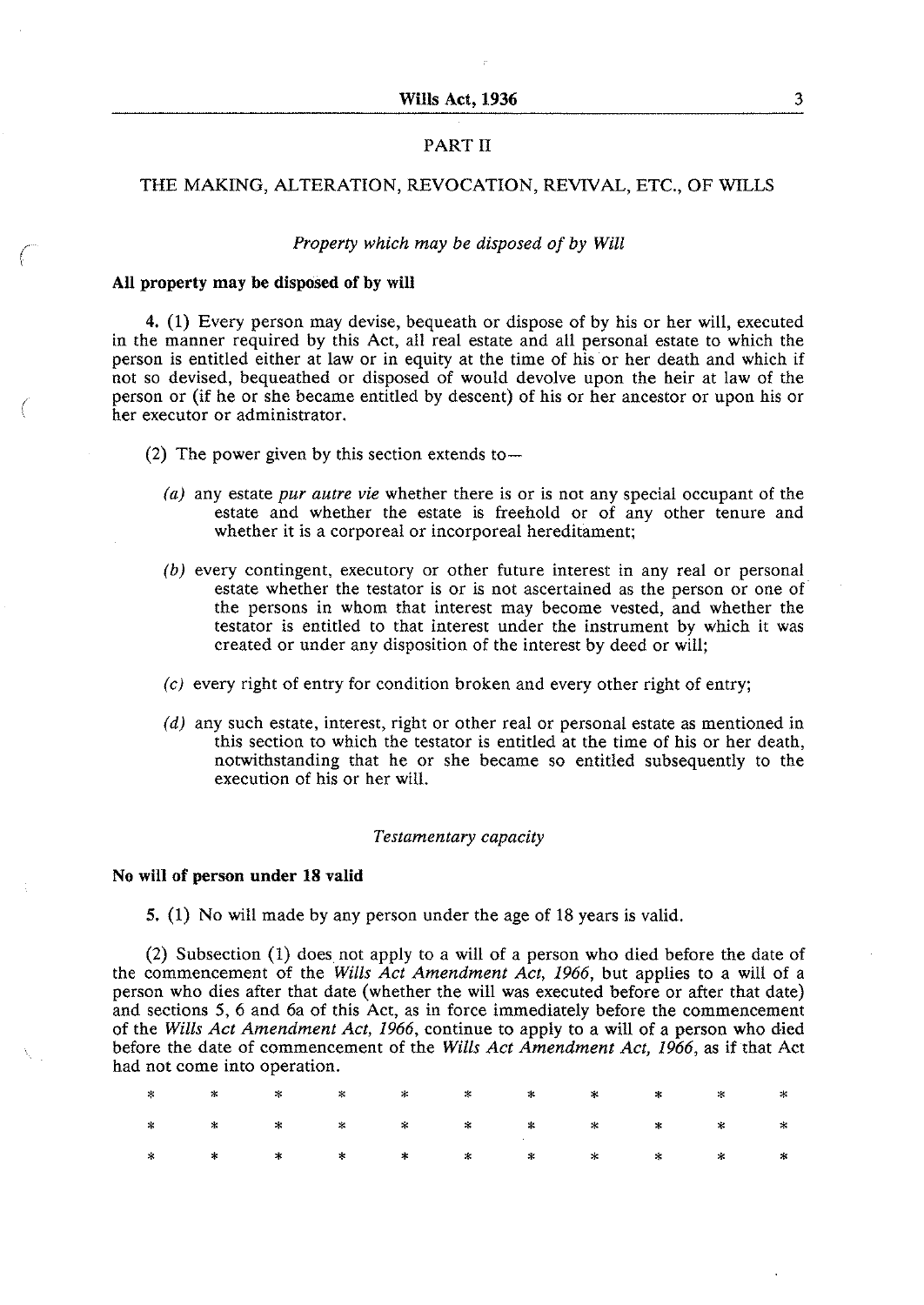# Wills Act, 1936

# *Execution and attestation of wills*

#### **Requirements as to writing and execution of will**

**8.** Subject to this Act, no will is valid unless it is in writing and executed in the following manner:

- *(a)* it must be signed at the foot or end of the will by the testator or by some other person in the testator's presence and by the testator's direction;
- *(b)* the signature must be made or acknowledged by the testator in the presence of two or more witnesses present at the same time;

and

*(c)* the witnesses must attest and subscribe the will in the presence of the testator, but no form of attestation is necessary.

### **When signature to a will to be deemed valid**

**9.** (1) Every will, so far only as regards the position of the signature of the testator, or of the person signing for the testator as mentioned in the last preceding section, will be taken to be valid within the meaning of this Act, if the signature is so placed at, or after, or following, or under, or beside, or opposite to the end of the will, that it is apparent on the face of the will that the testator intended to give effect by his or her signature to the writing signed as his or her will.

- (2) No such will is affected by the circumstance-
	- *(a)* that the signature does not follow, or is not immediately after the foot or end of the will;
	- *(b)* that a blank space intervenes between the concluding word of the will and the signature:
	- *(c)* that the signature is placed among the words of the *testamonium clause,* or of the clause of attestation, or follows or is after or under the clause of attestation either with or without a blank space intervening, or follows, or is after, or under, or beside the names, or one of the names of the subscribing witnesses;
	- (d) that the signature is on a side or page or other portion of the paper or papers containing the will whereon no clause or paragraph or disposing part of the will is written above the signature;
	- or
	- *(e)* that there appears to be sufficient space on or at the bottom of the preceding side or page, or other portion of the same paper on which the will is written, to contain the signature.

(3) The enumeration of the above circumstances does not restrict the generality of subsection (1); but, subject to this Act, no signature under this Act is operative to give effect to any disposition or direction which is underneath or which follows it, nor does it give effect to any disposition or direction inserted after the signature was made.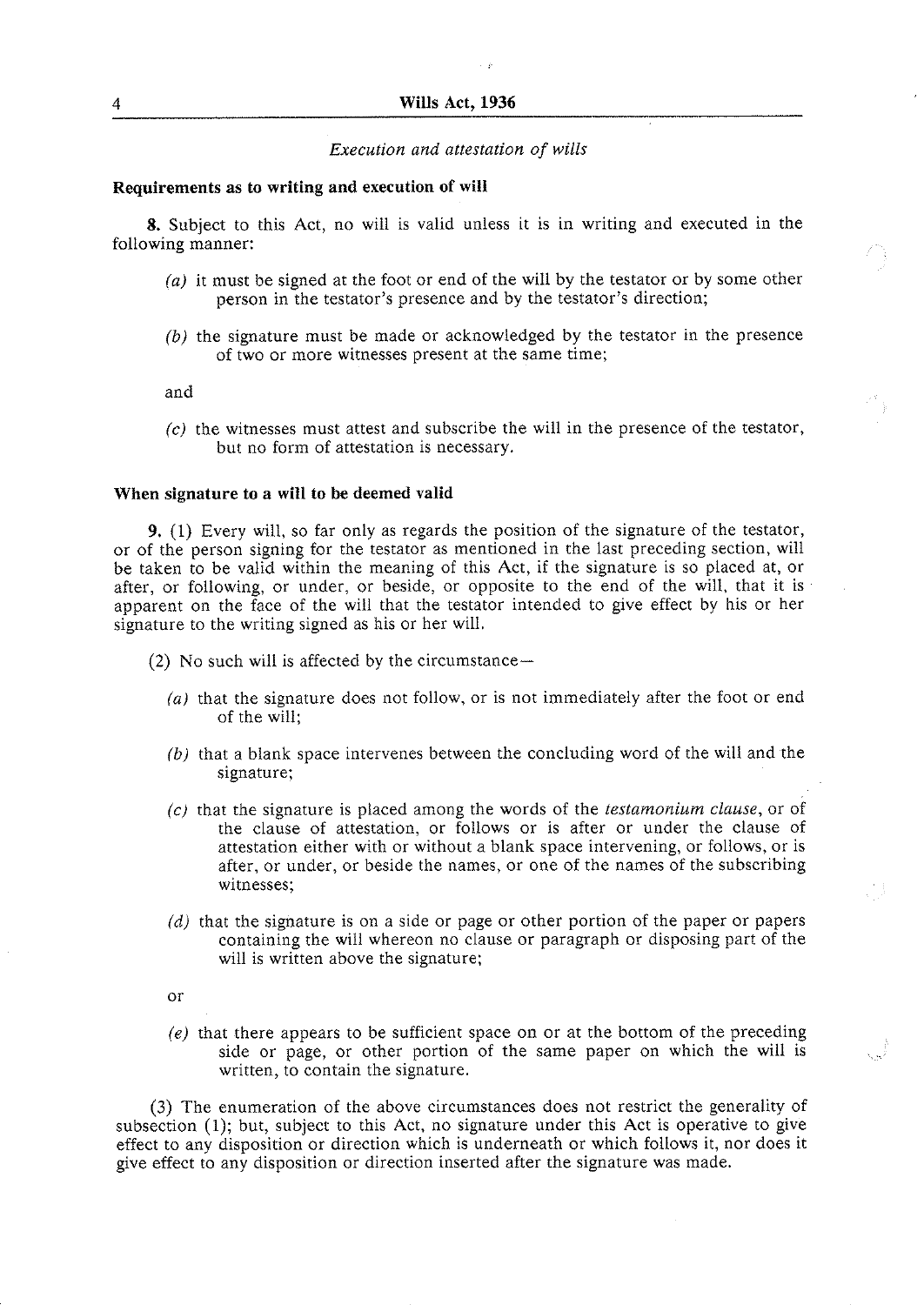#### **Exercise of power of appointment by will**

**10.** Where a person holds a power of appointment that is exercisable by will-

(a) the provisions of this Act relating to the formalities with which the will must be executed apply in relation to the will notwithstanding that the power has been conferred on condition that a will made in exercise of the power should be executed with some other or lesser formality;

and

 $\ell \rightarrow$ 

(b) the power may be exercised by a will executed in accordance with this Act notwithstanding that the power has been conferred on condition that a will made in exercise of the power should be executed with some other or additional formality.

# **Will of person on active service**

**11.** Any person who is on active service as a member of a military, naval or air force of the Commonwealth may dispose of his or her real and personal property by nuncupative will.

# **Validity of will**

**12. (1)** A will is valid if executed in accordance with this Act, notwithstanding that the will is not otherwise published.

(2) A document purporting to embody the testamentary intentions of a deceased person will, notwithstanding that it has not been executed with the formalities required by this Act, be taken to be a will of the deceased person if the Supreme Court, upon application for admission of the document to probate as the last will of the deceased, is satisfied that there can be no reasonable doubt that the deceased intended the document to constitute his or her will.

# **Wills made out of the State to he admitted if made according to the law of the place where made, etc.**

**13.** Every will made out of the State before the commencement of the **Wills** *Act Amendment Act, 1966,* by a testator who has died or dies after 22 October, 1895 (whatever may be the domicile of the testator at the time of making the will or at the time of his or her death) will, as regards personal estate, be held to be well executed for the purpose of being admitted in the State to probate if it is made according to the forms required either by the law of the place where it was made, or by the law of the place where the testator was domiciled when it was made, or by the laws then in force in that part of Her Majesty's dominions that constituted his or her domicile of origin.

# **Wills made in the State to be admitted if made according to local usage**

**14.** Every will made within the State before the commencement of the Wills *Act Amendment Act, 1966,* by a testator who has died or dies after 22 October, 1895 (whatever may be the domicile of the testator at the time of making it or at the time of his or her death) will, as regards personal estate, be held to be well executed, and will be admitted in the State to probate if it is executed according to the forms required by the laws for the time being in force in the State.

Ý. sk.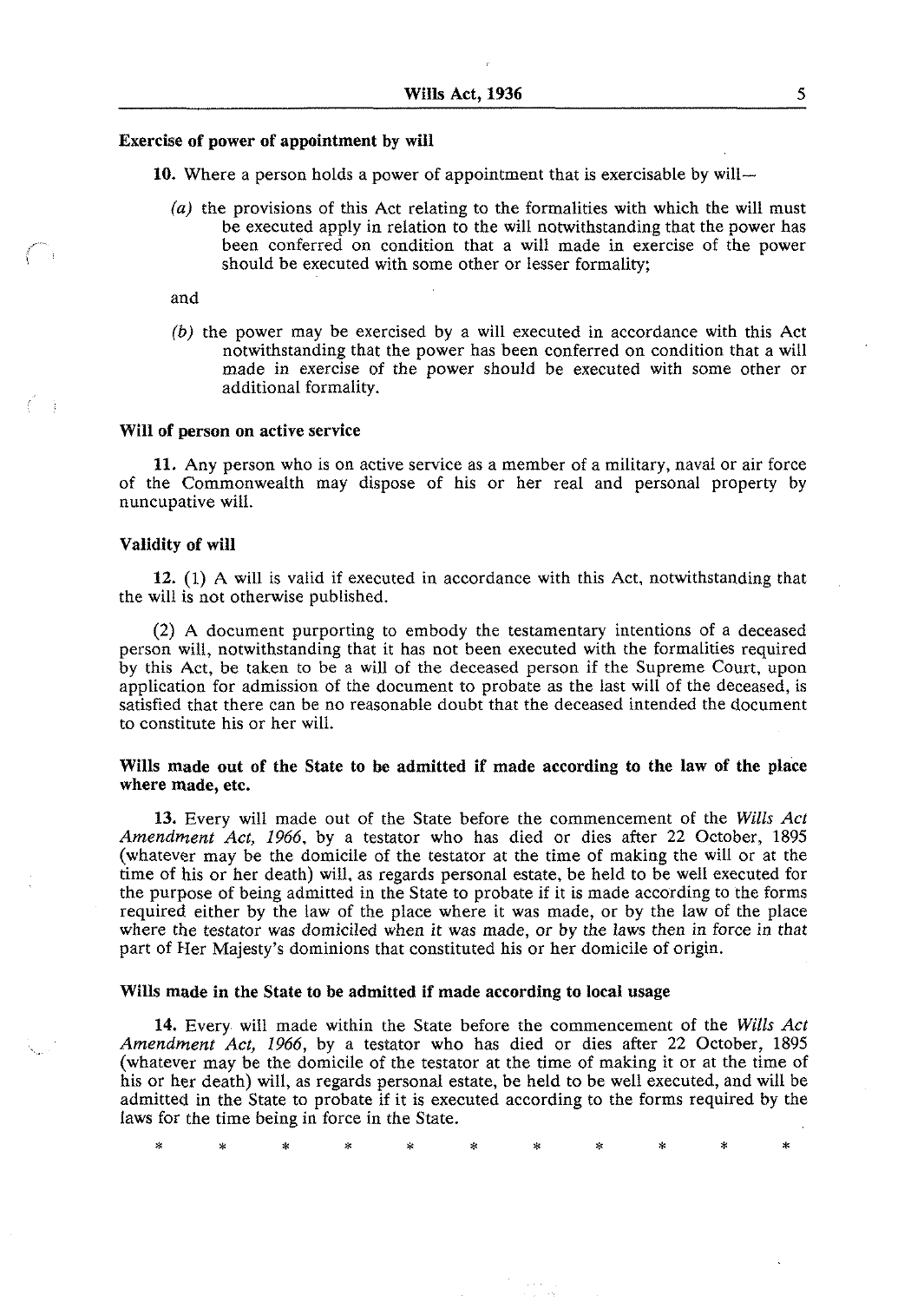#### **Will not void by incompetency of witness**

**16.** If any person who attests the execution of a will is at the time of the execution of the will or at any time afterwards incompetent to be admitted a witness to prove the execution of the will, the will is not on that account invalid.

### **Gifts to an attesting witness**

**17.** No will or testamentary provision in a will is void by reason only of the fact that the execution of the will is attested by a person, or the spouse of a person, who has or may acquire, in terms of the will or provision, any interest in property subject to the will or provision.

÷

### **Creditor attesting to be admitted a witness**

**18.** If by a will any real or personal estate is charged with a debt and a creditor whose debt is so charged or the wife or husband of any such creditor attests the execution of that will, that creditor notwithstanding the charge will be admitted a witness to prove the execution of that will or its validity or invalidity.

### **Executor to be admitted a witness**

**19.** No person is on account of being an executor of a will incompetent to be admitted a witness to prove the execution of that will or its validity or invalidity.

### *Revocation of wills*

#### **Will to be revoked by marriage**

**20. (1)** Subject to subsection *(2).* every will made by a man or woman is revoked by his or her marriage (except a will made in exercise of a power of appointment when the real or personal estate thereby appointed would not in default of such appointment pass to his or her heir executor or administrator, or the person entitled as his or her next of kin under the Statute of Distributions).

(2) A will made after the commencement of the *Wills Act Amendment Act, 1969,*  which is expressed to be made in contemplation of marriage, is not revoked by the solemnisation of the marriage contemplated.

#### **No will to be revoked by presumption**

**21.** No will is revoked by any presumption of an intention on the ground of an alteration in circumstances.

#### **In what case wills may be revoked**

**22.** No will or codicil or any part of a will or codicil is revoked otherwise than-

- *(a)* by marriage as provided by this Act;
- *(b)* by another will or codicil executed in the manner required by this Act;
- *(c)* by some writing declaring an intention to revoke the will or codicil or the part of the will or codicil and executed in the manner in which a will is required by this Act to be executed;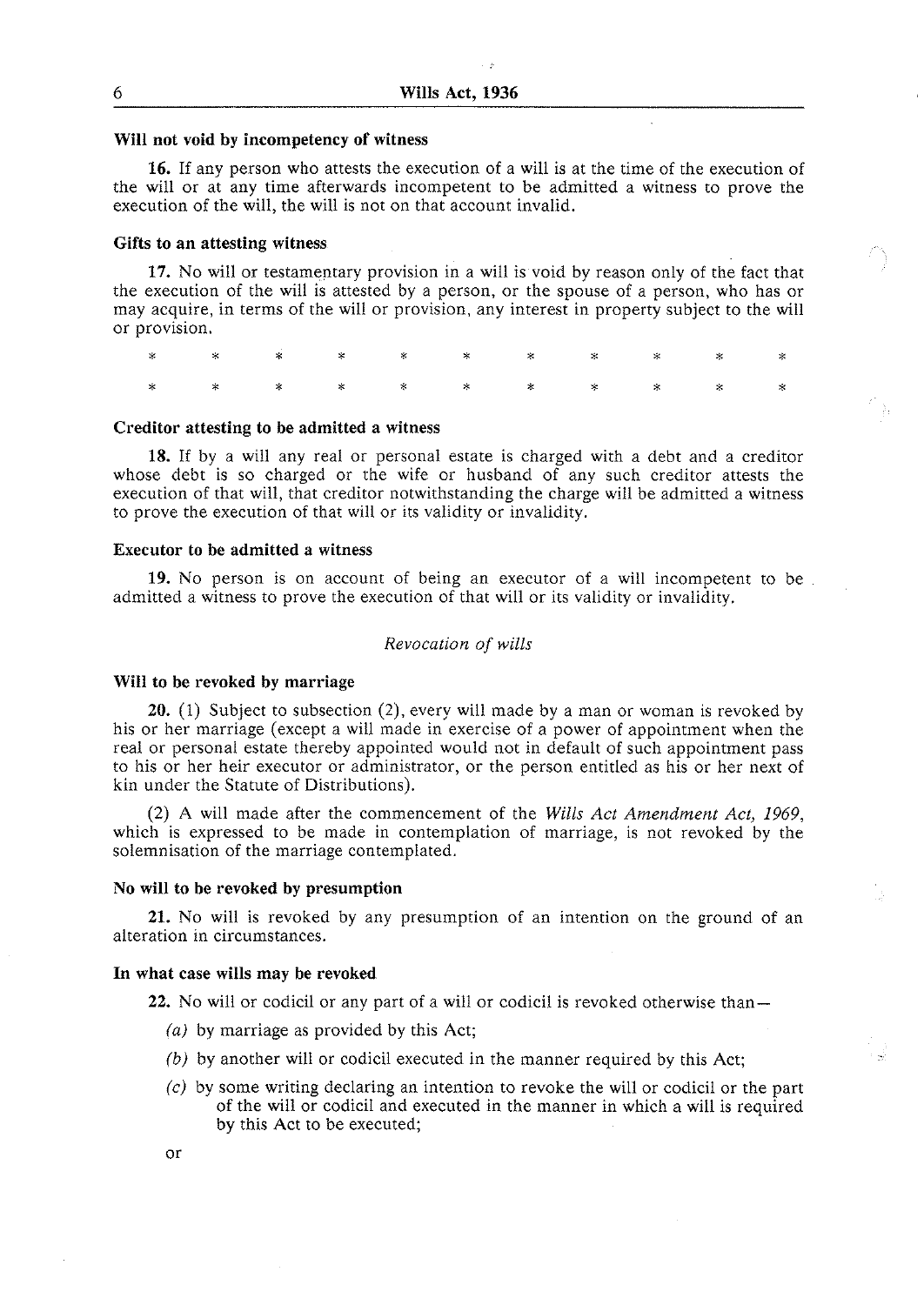$(d)$  by the burning, tearing or otherwise destroying the will or codicil or the part of the will or codicil by the testator or by some person in the testator's presence and by the testator's direction with the intention of revoking it.

#### **Change of domicile not to invalidate will**

**23.** No will made by a testator who has died or dies after 22 October, 1895, will be held to be revoked, or to have become invalid, nor will the construction of the will be altered, by reason of any subsequent change of domicile of the person making the will.

# *Alterations in wills*

# **No alteration in a will has any effect unless executed as a will**

**24.** No obliteration interlineation or other alteration made in any will after its execution is valid or has any effect except so far as the words or effect of the will before such alteration are not apparent unless the alteration is executed in the manner in which a will is required by this Act to be executed: but the will with the alteration as part of the will is to be taken to be duly executed if the signature of the testator and the subscription of the witnesses are made in the margin or on some other part of the will opposite or near to the alteration or at the foot or end of or opposite to a memorandum referring to the alteration and written at the end or some other part of the will.

### *Revival* of *wills*

## **How revoked will** is **to be revived**

 $\left( \begin{array}{cc} \bullet & \bullet \end{array} \right)$ 

**25. (1)** No will or codicil or any part of a will or codicil which has been in any manner revoked can be revived otherwise than by its re-execution or by a codicil executed in the manner required by this Act and showing an intention to revive the will or codicil or the part of the will or codicil.

**(2)** When any will or codicil which has been partly revoked and afterward wholly revoked is revived, the revival does not extend to so much of the will or codicil as was revoked before the revocation of the whole of it unless an intention to the contrary is shown.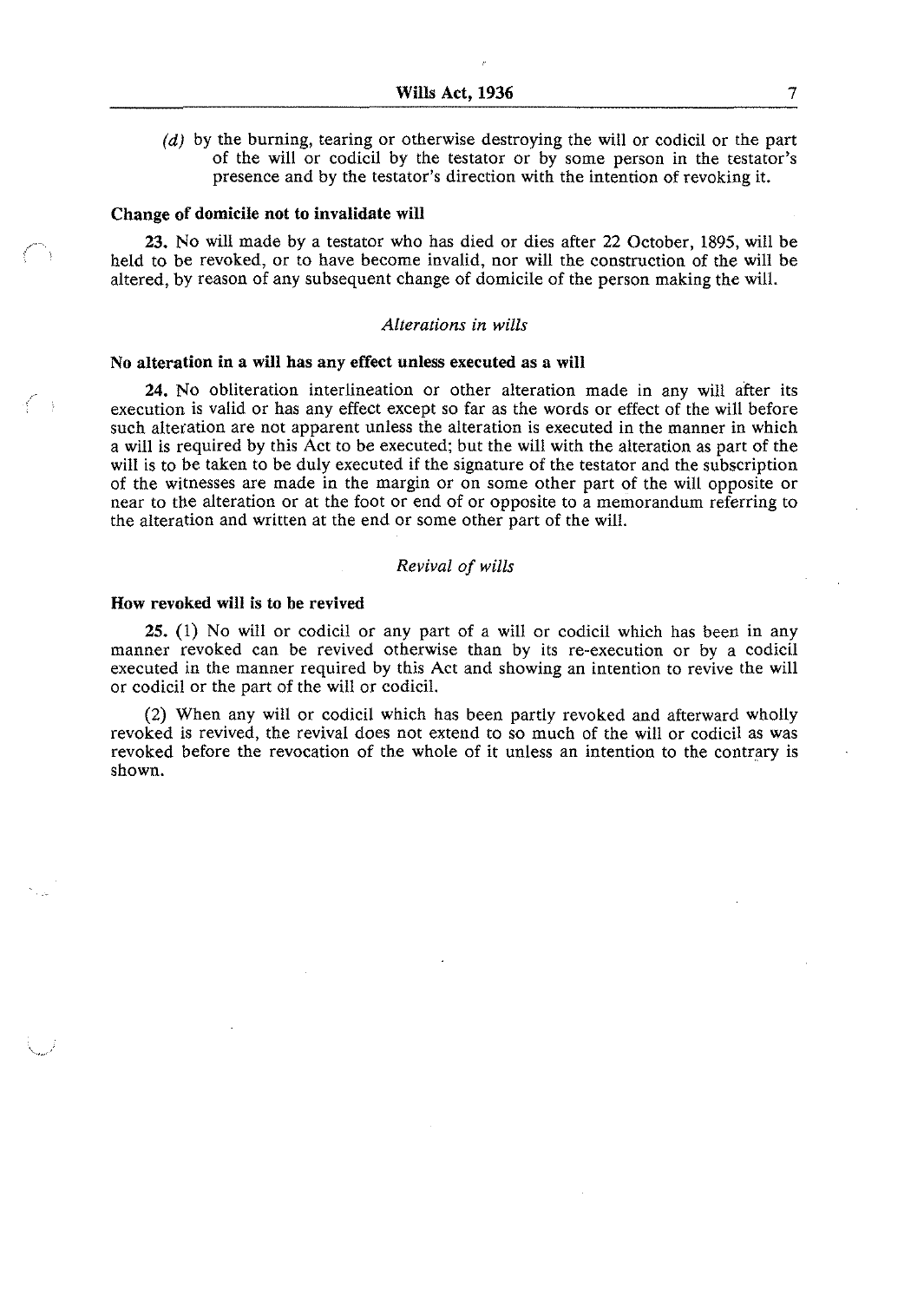# PART III

# FORMAL VALIDITY OF WILLS

# **Interpretation and application**

**25a.** (1) In this Part-

- "country" means any place or group of places having its own law of nationality (including the Commonwealth of Australia and its territories):
- "internal law" in relation to any country or place means the law which would apply in a case where no question of the law in force in any other country or place arose:
- "place" means any territory (including a State or Territory of the Commonwealth of Australia).

(2) Where under this Act the internal law in force in any country or place is to be applied in the case of a will, but there are in force in that country or place two or more systems of internal law relating to the formal validity of wills, the system to be applied must be ascertained as follows:

(a) if there is in force throughout the country or place a rule indicating which of those systems can properly be applied in the case in question, that rule must be followed;

or

*(b)* if there is no such rule, the system will be that with which the testator was most closely connected at the relevant time and for this purpose the relevant time is the time of the testator's death where the matter is to be determined by reference to circumstances prevailing at his or her death and the time of execution of the will in any other case.

**(3)** In determining for the purposes of this Act whether or not the execution of a will conformed to a particular law, regard must be had to the formal requirements of that law at the time of execution, but this does not prevent account being taken of an alteration of law affecting wills executed at that time if the alteration enables the will to be treated as properly executed.

(4) This Part does not apply to a will of a testator who died before the commencement of the *Wills Act Amendment Act, 1966,* and does apply to a will of a testator who dies after that commencement whether the will was executed before or after that commencement.

*(5)* Where (whether in pursuance of this Act or not) a law in force outside the State falls to be applied in relation to a will, any requirement of that law whereby special formalities are to be observed by testators answering a particular description, or witnesses to the execution of a will are to possess certain qualifications, will be treated, notwithstanding any rule of that law to the contrary, as a formal requirement only.

### **General rule as to formal validity**

**25b.** Notwithstanding any other provision of this Act, a will is to be treated as properly executed for all purposes if its execution conformed to the internal law in force in the place where it was executed, or in the place where, at the time of its execution or of the testator's death, he or she was domiciled or had his or her habitual residence, or in a country of which, at either of those times, he or she was a national.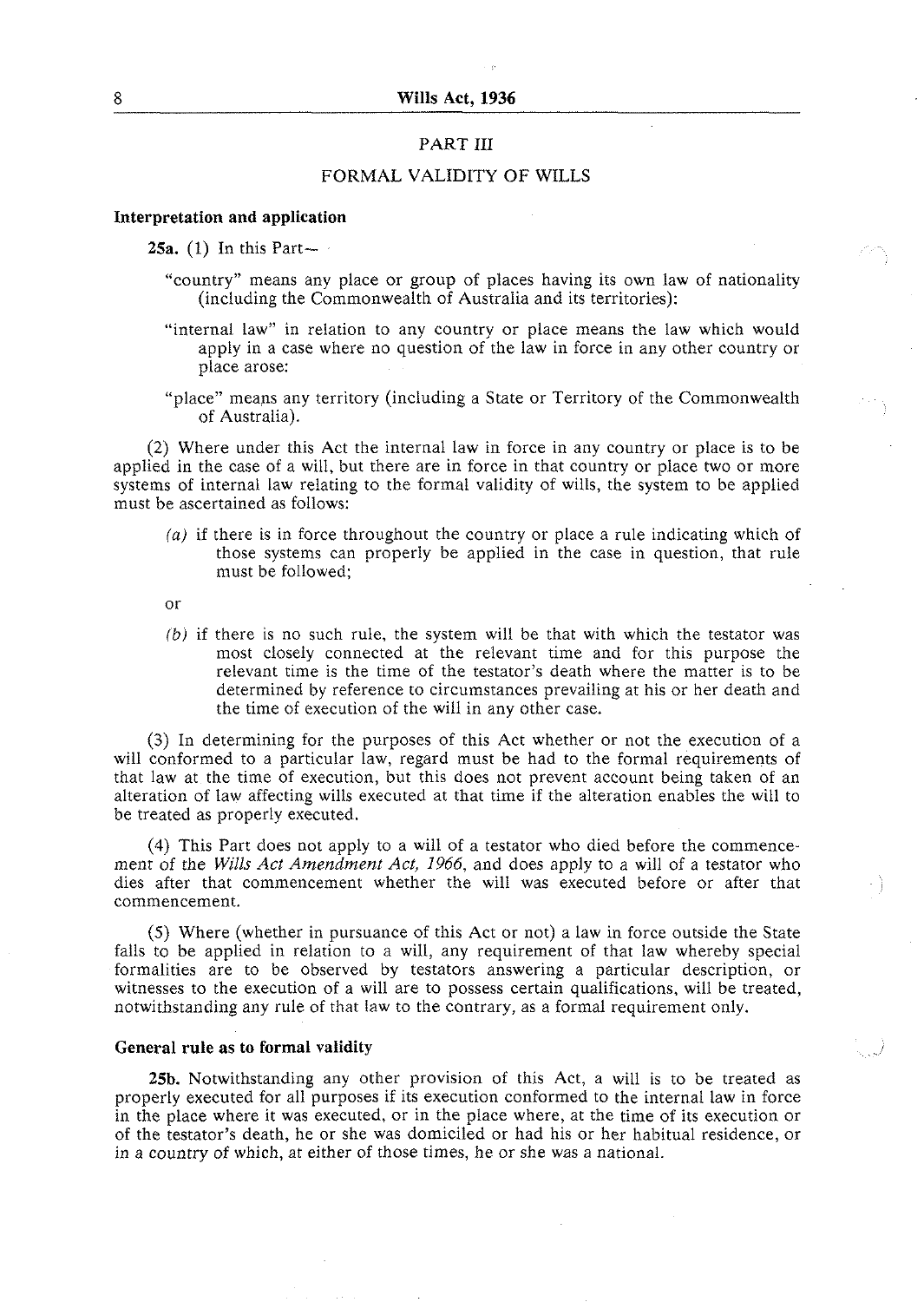# Additional rules

 $\ell'$  :

25c. Without limiting the generality of section 25b, the following wills are to be treated as properly executed for the purpose of being admitted in the State to probate:

- $(a)$  a will executed on board a vessel or aircraft of any description, if the execution of the will conformed to the internal law in force in the place with which, having regard to its registration (if any) and other relevant circumstances, the vessel or aircraft may be taken to have been most closely connected;
- *(b)* a will so far as it disposes of immovable property if its execution conformed to the internal law in force in the country or place where the property was situated;
- (c) a will so far as it revokes a will which under this Act would be treated as properly executed or revokes a provision which under this Act would be treated as comprised in a properly executed will if the execution of the later will conformed to any law by reference to which the revoked will or provision would be so treated;
- (d) a will so far as it exercises a power or appointment if the execution of the will conformed to the law governing the essential validity of the power.

|  |  |  |  | ネー・ネー・ネー ネー・ホー ホー ホー・ホー・ホー ホー・ホー ホー・ホー |  |
|--|--|--|--|----------------------------------------|--|
|  |  |  |  |                                        |  |

 $\mathcal{L}$ 

 $\mathbf{r}$ 

 $\mathcal{L}^{\mathcal{L}}$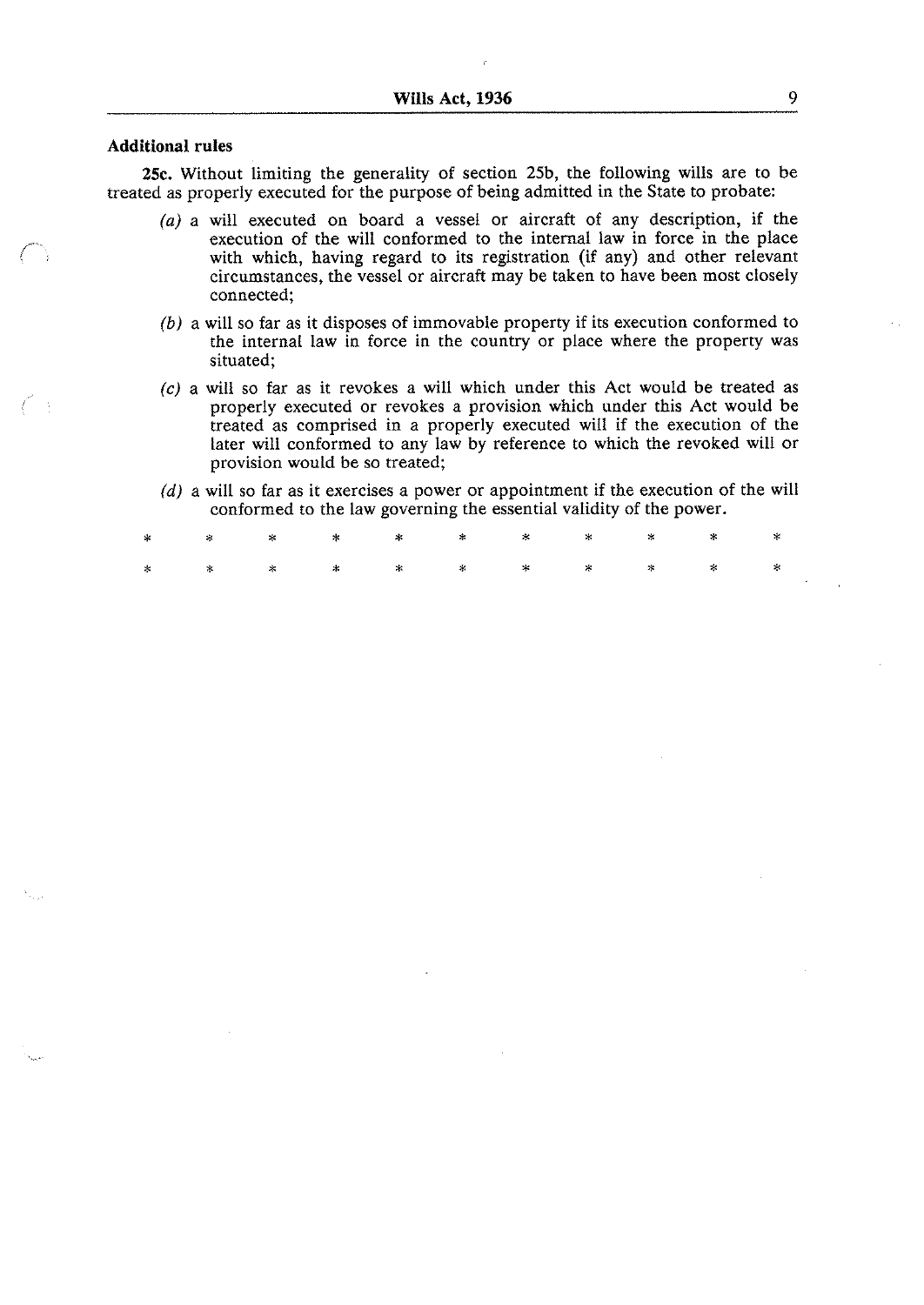#### PART IV

# CONSTRUCTION OF WILLS

#### **When a devise not to be rendered inoperative, etc.**

**26.** No conveyance or other act made or done subsequently to the execution of a will of or relating to any real or personal estate comprised in the will except an act by which the will is revoked as aforesaid prevents the operation of the will with respect to such estate or interest in that real or personal estate as the testator had power to dispose of by will at the time of his or her death.

#### **A will to speak from the death of the testator**

27. Every will is to be construed with reference to the real estate and personal estate comprised in it to speak and take effect as if it had been executed immediately before the death of the testator unless a contrary intention appears by the will.

### **What a residuary devise includes**

**28.** Unless a contrary intention appears by the will, any real estate or interest in real estate comprised or intended to be comprised in any devise in a will, which devise fails or is void by reason of the death of the devisee in the lifetime of the testator or by reason of the devise being contrary to law or otherwise incapable of taking effect, will be included in the residuary devise (if any) contained in the will.

# **What estates a general devise includes**

**29.** A devise of the land of the testator or of the land of the testator in any place or in the occupation of any person mentioned in his or her will or otherwise described in a general manner, and any other general devise which would describe a leasehold estate if the testator had no freehold estate which could be described by it, is to be construed to include the leasehold estates of the testator or his or her leasehold estates or any of them to which such description extends, as the case may be, as well as freehold estates, unless a contrary intention appears by the will.

#### **What property subject to a power of appointment a general gift includes**

**30.** (1) **A** general devise of the real estate of the testator in any place or in the occupation of any person mentioned in the testator's will or otherwise described in a general manner is to be construed to include any real estate or any real estate to which the description extends (as the case may be) which the testator has power to appoint in any manner he or she may think proper and operates as an execution of that power unless a contrary intention appears by the will.

(2) In like manner a bequest of the personal estate of the testator or any bequest of personal property described in a general manner is to be construed to include any personal estate or any personal estate to which the description extends (as the case may be) which the testator has power to appoint in any manner he or she may think proper and operates as an execution of that power unless a contrary intention appears by the will.

#### **How a devise without words of limitation is to be construed**

**31.** Where any real estate is devised to any person without any words of limitation, that devise is to be construed to pass the whole estate or interest (whether the fee simple or any other estate or interest), which the testator had power to dispose of by will in that real estate unless a contrary intention appears by the will.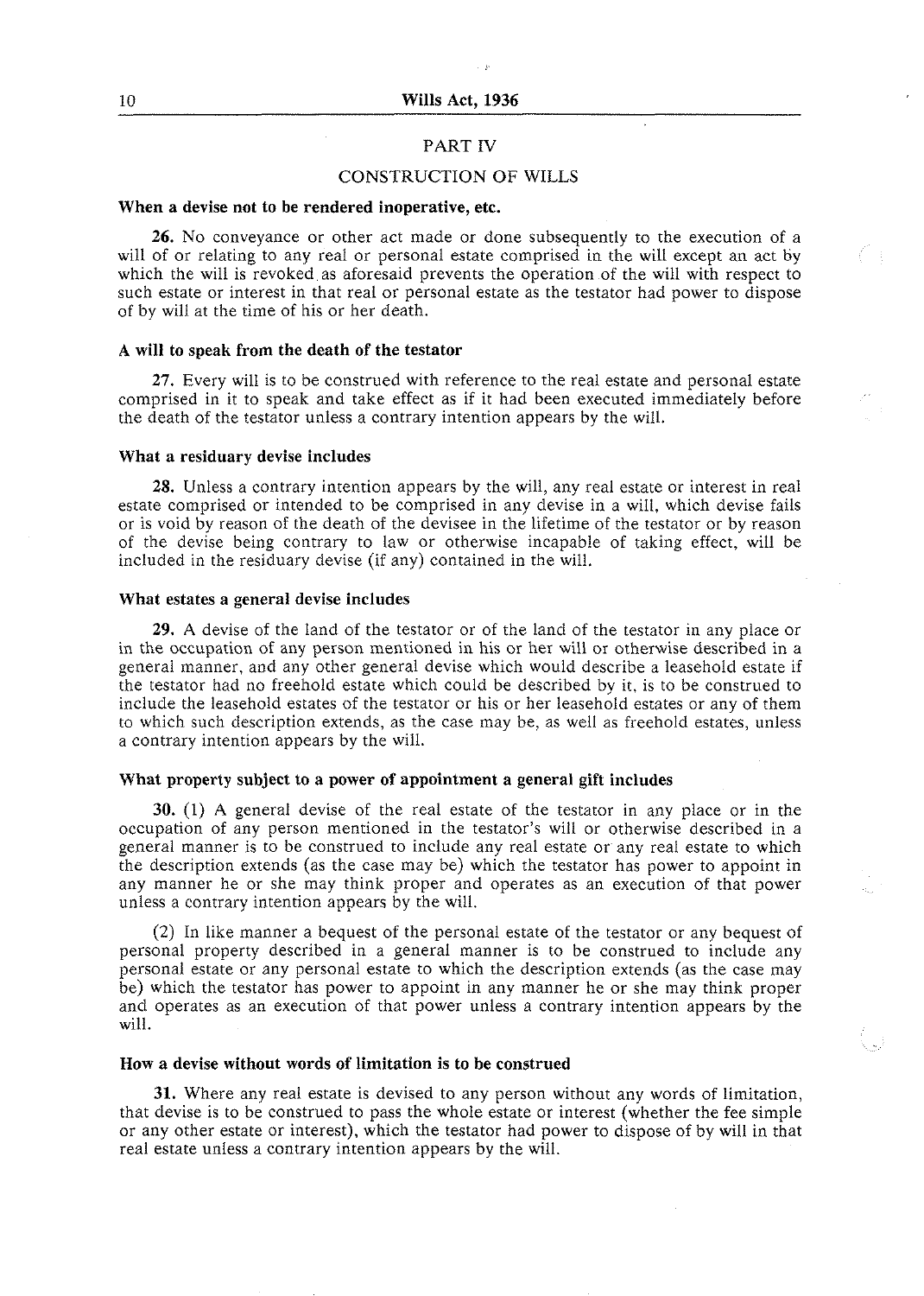#### **How the words "die without issue" or "die without leaving issue" are to be construed**

**32.** (1) In any devise or bequest of real or personal estate the words "die without issue" or "die without leaving issue" or "have no issue" or any other words which may import either a want or failure of issue of any person in his or her lifetime or at the time of his or her death, or an indefinite failure of his or her issue are to be construed to mean a want or failure of issue in the lifetime or at the time of death of that person and not an indefinite failure of his or her issue unless a contrary intention appears by the will by reason of that person having a prior estate tail or of a preceding gift being without any implication arising from such words a limitation of an estate tail to that person or issue or otherwise.

**(2)** This section does not extend to cases where the words mentioned in subsection (1) import if no issue described in a preceding gift is born or if there is no issue who lives to attain the age or otherwise answer the description required for obtaining a vested estate by a preceding gift to such issue.

#### **No devise to trustees or executors, etc., operates to pass a chattel interest**

**33.** Where any real estate is devised to any trustee or executor that devise is to be construed to pass the whole estate or interest (whether the fee simple or any other estate or interest), which the testator had power to dispose of by will in that real estate unless a definite term of years absolute or determinable or an estate of freehold is thereby given to him or her expressly or by implication.

# **Trustees under an unlimited devise, etc., to take the fee**

**34.** Where any real estate is devised to a trustee without any express limitation of the estate to be taken by the trustee and the beneficial interest in the real estate or in the surplus rents and profits of the real estate is not given to any person for life or that beneficial interest is given to any person for life but the purposes of the trust may continue beyond the life of that person, that devise is to be construed to vest in the trustee the whole legal estate (whether the fee simple or any other estate) which the testator had power to dispose of by will in that real estate and not an estate determinable when the purposes of the trust are satisfied.

#### **Devises of estates tail do not lapse**

**35.** Where any person to whom any real estate is devised for an estate tail or an estate in quasi entail, dies in the lifetime of the testator leaving issue who would be heritable under the entail and any such issue are living at the time of the death of the testator, the devise does not lapse but takes effect as if the death of that person had happened immediately after the death of the testator unless a contrary intention appears by the will.

#### **Gifts to children or other issue who leave issue living at the testator's death do not lapse**

**36.** Where any person being a child or other issue of the testator to whom any real or personal estate is devised or bequeathed forany estate or interest not determinable at or before the death of that person dies in the lifetime of the testator leaving issue and any such issue of that person is living at the time of the death of the testator, the devise or bequest does not lapse, but takes effect as if the death of that person had happened immediately after the death of the testator unless a contrary intention appears by the will.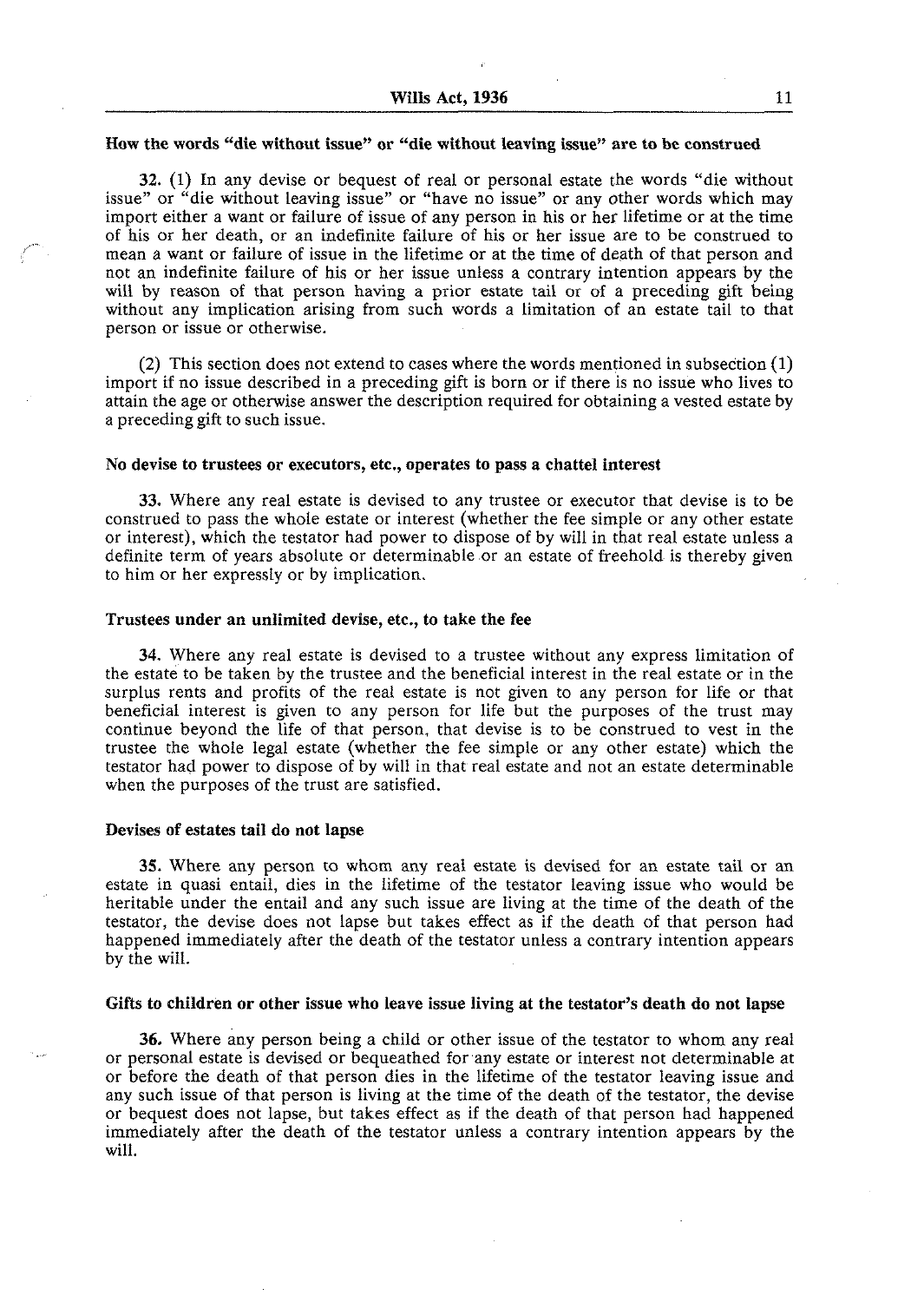#### **Validity of certain wills**

**37.** Nothing in section 13, 14 or 23 invalidates any will or other testamentary instrument as regards personal estate which would have been valid if those sections had not been passed, except as that will or other testamentary instrument may be revoked or altered by any subsequent will or testamentary instrument made valid by those sections.

# **References to valuations made or accepted for succession duty purposes, etc., to be construed, where appropriate, as references to valuations made by competent valuers**

**38.** Where a will refers expressly or by implication to a valuation made or accepted for the purpose of assessing succession duty or any other form of death duty, that reference is, if the valuation contemplated by the reference is not required under the law of this State or of any other place, to be construed as if it were a reference to a valuation made by a competent valuer.